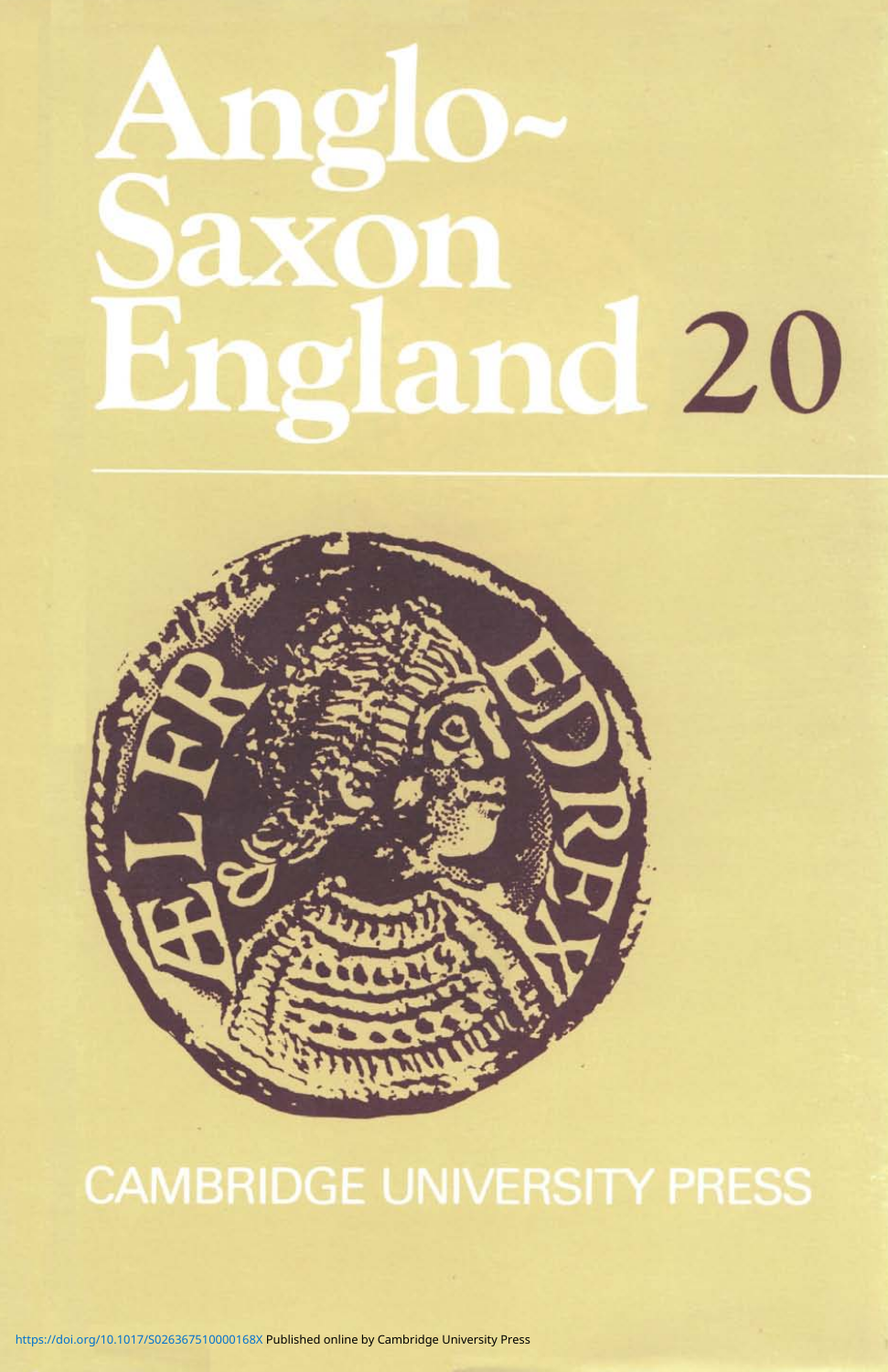#### **Anglo-Saxon England 20** EXECUTIVE EDITORS MICHAEL LAPIDGE *University of Cambridge*

#### MALCOLM GODDEN SIMON KEYNES *University of Oxford University of Cambridge*

This volume illustrates some of the exciting new paths of enquiry which are currently being explored in many different fields of Anglo-Saxon studies - archaeology, legal history, palaeography, Old English syntax and poetic style, Latin learning with its many reflexes in Old English prose literature, and others. In all these fields it is clear that fresh perspectives may be achieved by examining even well-known objects and texts in the light of modern approaches and scholarship.

Several studies concentrate on aspects of early Anglo-Saxon civilization: the settlement at Mucking, Essex, recently excavated; the iconography of the famous gold coin struck in the name of Bishop Liudhard; the early Anglo-Saxon law on adultery; and a reconstruction of an early Anglo-Saxon copy of the Heptateuch.

An insufficiently understood feature of Old English syntax — the use of modal verbs — forms the subject of a detailed analysis, and three essays explore the language of Old English poetry, with reference to *Beowulf, The Wanderer* and the Paris Psalter. Other essays make new contributions to our knowledge of the Latin sources used by Anglo-Saxon authors. Finally, attention is drawn to a pair of hooked tags found in the last century in the Roman forum.

The volume includes the invaluable annual bibliography, providing a comprehensive listing of 1990 publications in all branches of Anglo-Saxon studies, and concludes with the five-year index to volumes 16—20. (Previous indexes have appeared in volumes 5, 10 and 15.) Once again this is a collection that will be indispensable to all Anglo-Saxonists.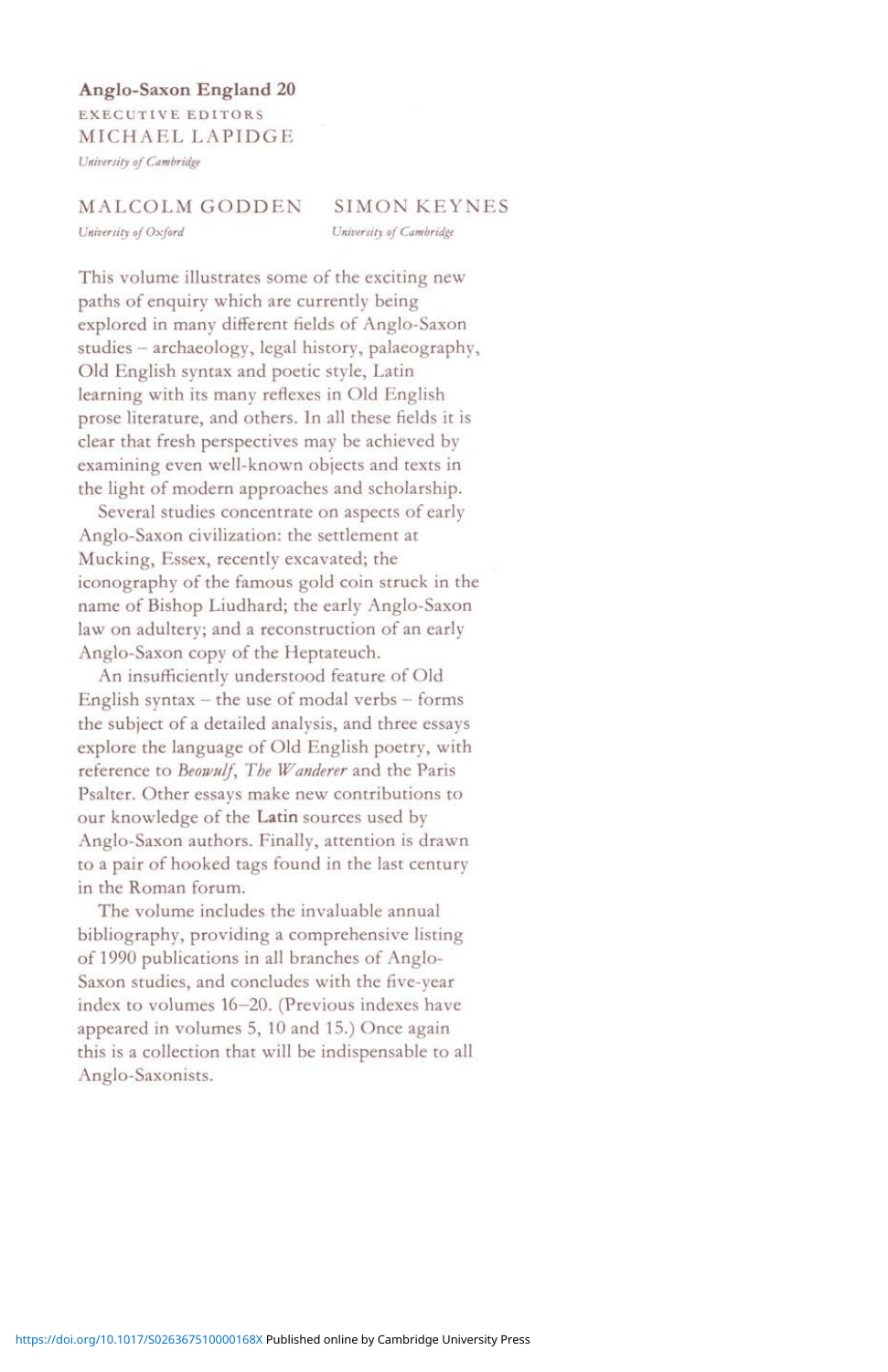## Anglo-Saxon England 20

<https://doi.org/10.1017/S026367510000168X>Published online by Cambridge University Press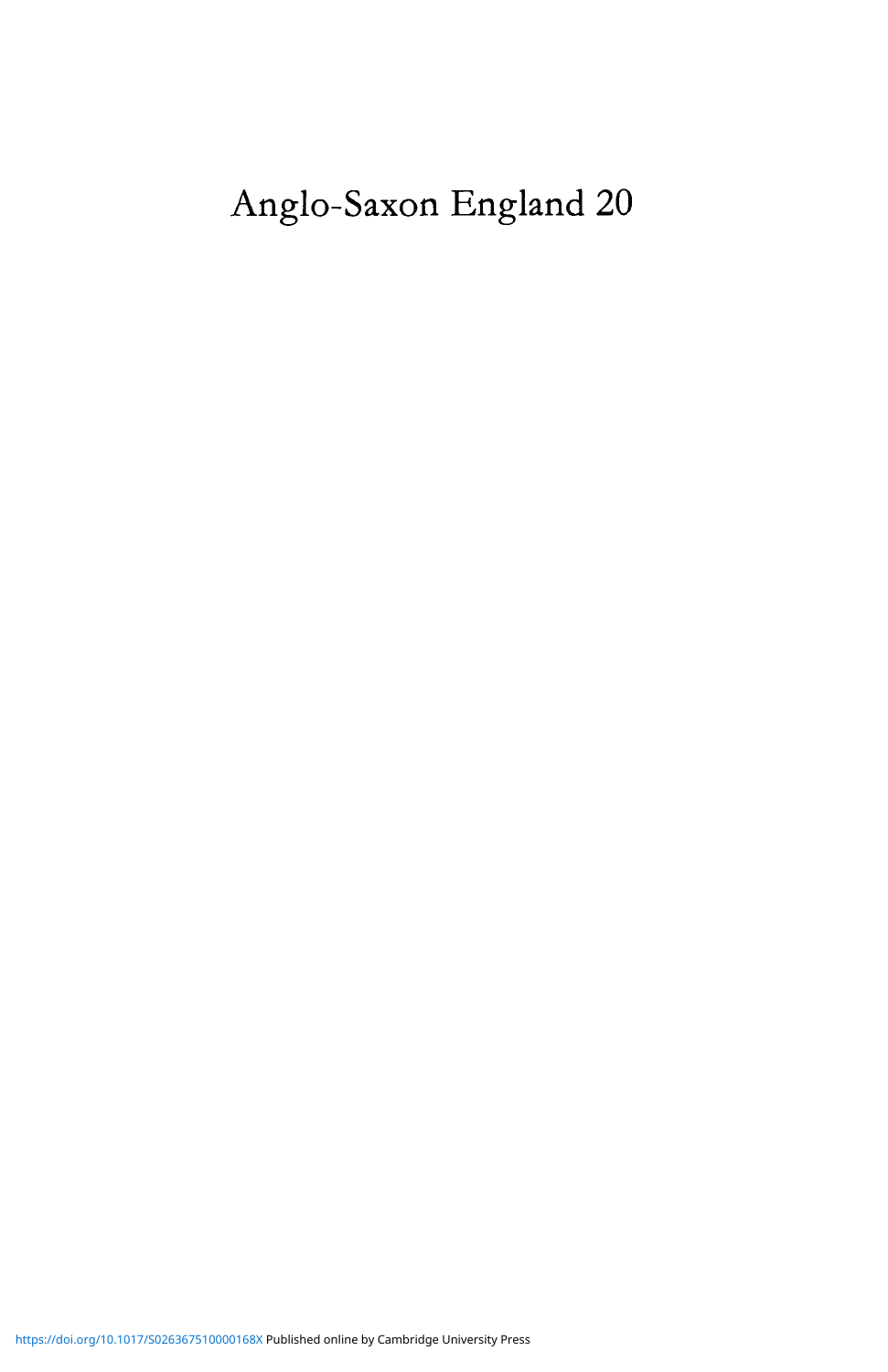Her mon mæg giet gesion hiora swæð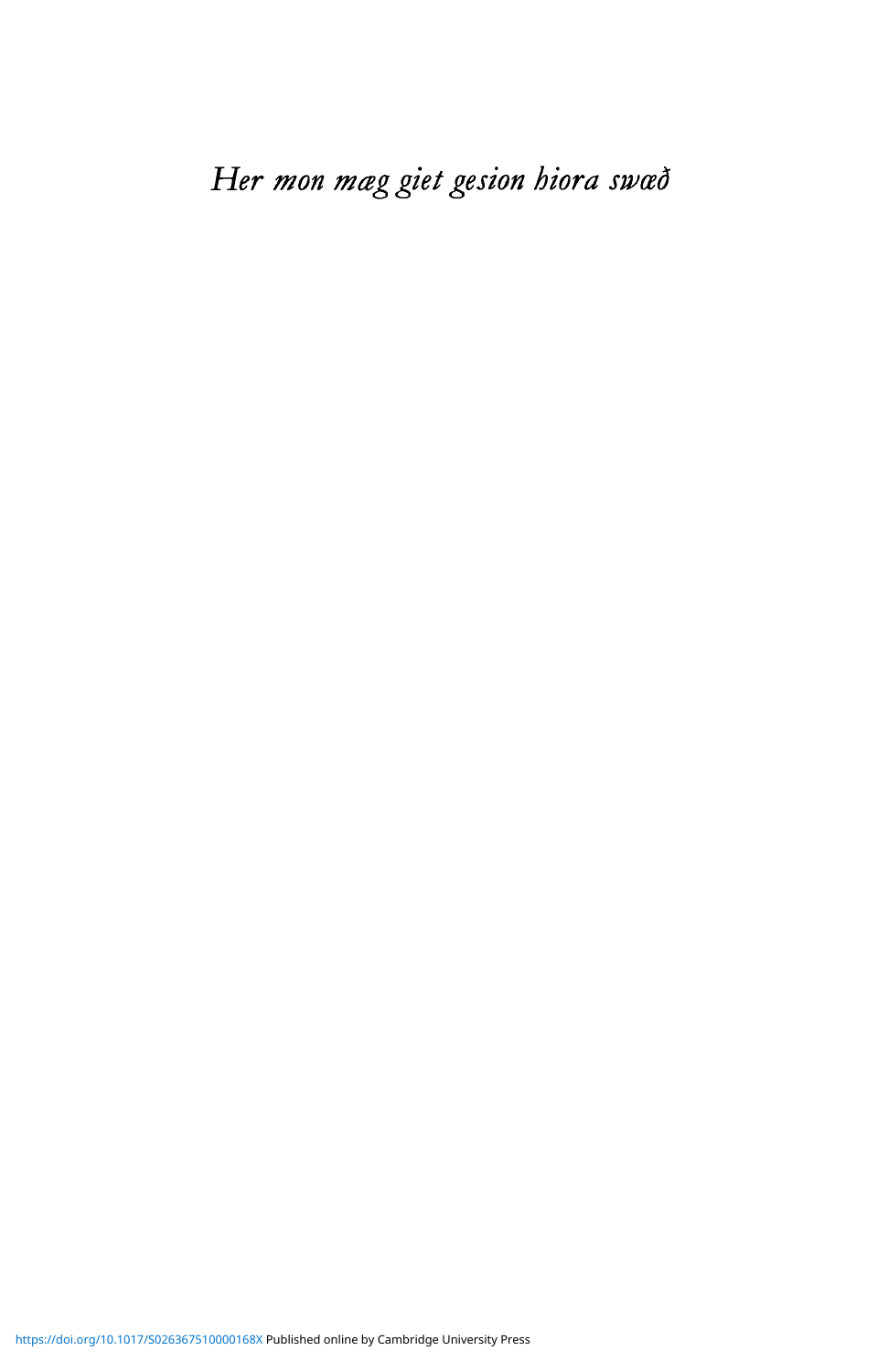

Edited by MICHAEL LAPIDGE *University of Cambridge*

MALCOLM GODDEN SIMON KEYNES

*University of California, Los Angeles University of Toronto*

HELMUT GNEUSS FRED ROBINSON *Universitat Miinchen Yale University*

*University of Oxford University of Cambridge*

PETER BAKER MARTIN BIDDLE *Emory University University of Oxford*

DANIEL CALDER ROBERT DESHMAN

KLAUS DIETZ ROBERTA FRANK *Freie Universitat Berlin University of Toronto*



CAMBRIDGE UNIVERSITY PRESS

*Cambridge New York Port Chester Melbourne Sydney*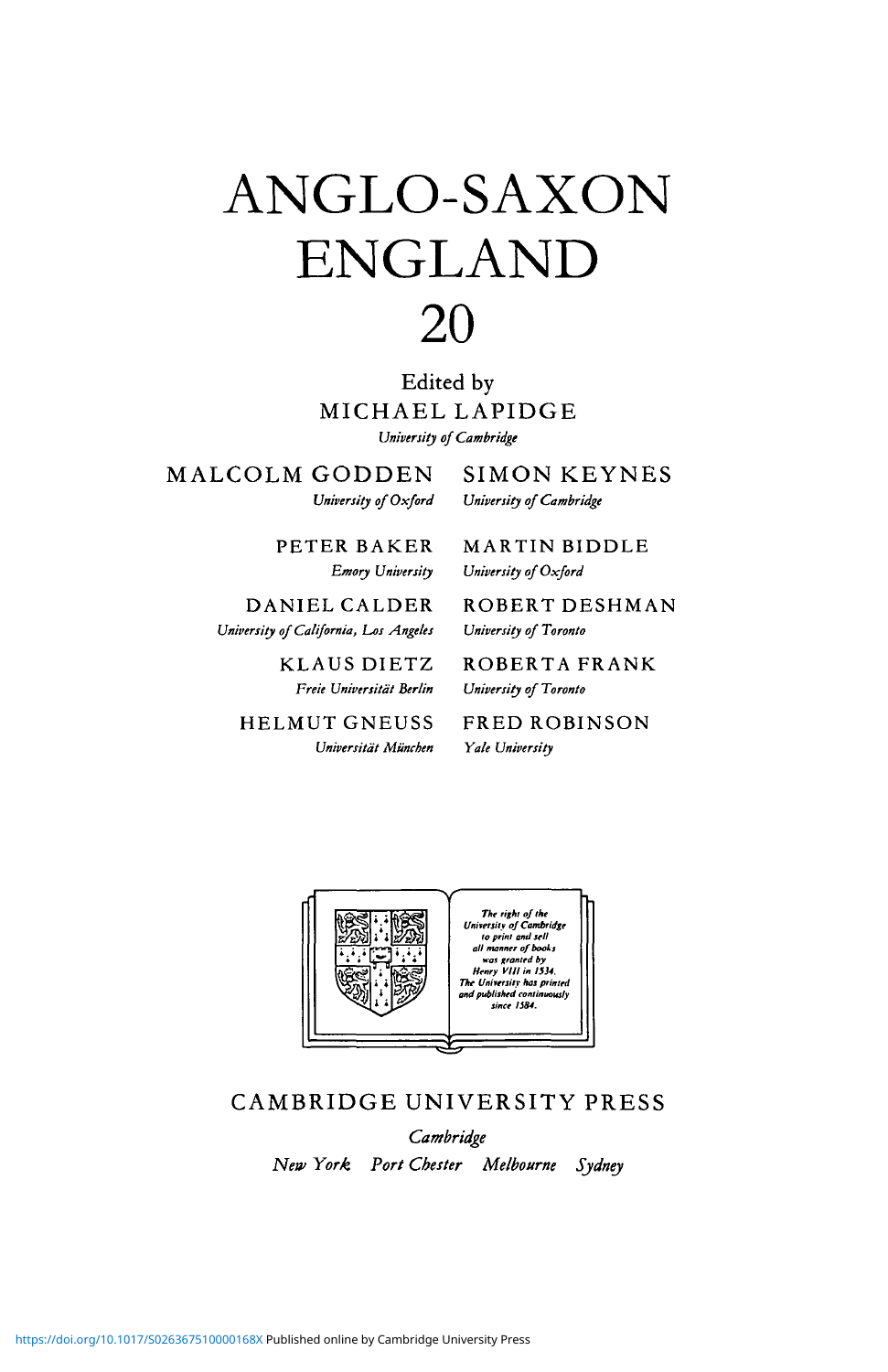Published by the Press Syndicate of the University of Cambridge The Pitt Building, Trumpington Street, Cambridge CB2 1RP 40 West 20th Street, New York NY 10011-4211, USA<br>10 Stamford Road, Oakleigh, Victoria 3166, Australia

C Cambridge University Press 1991

First published 1991 First published 1991

Typeset by Servis Filmsetting Ltd Manchester

Printed in Great Britain by Dotesios Ltd Trowbridge

> ISBN 0 521 41380 X ISSN 0263-6751

> > **COPYING**

This journal is registered with the Copyright Clearance Centre, 27 Congress Street, Salem, Mass. 01970. Organizations in the USA who are also registered with C.C.C. may therefore copy material (beyond the limits permitted by sections 107 and 108 of US copyright law) subject to payment to C.C.C. of the per-copy fee of \$5.00. This consent does not extend to multiple copying for promotional or commercial purposes. Code 0263-6751/91 \$5.00+ .00.

For all other use, permission should be sought from Cambridge or the American Branch of Cambridge University Press.

SUBSCRIPTIONS: Anglo-Saxon England (ISSN 0263-6751) is an annual journal. The subscription price (including postage) of volume 20 is £52 for UK institutions (US\$89 in USA and Canada), £38 (US\$56 in USA and Canada) for individuals ordering direct from the Press and certifying that the annual is for their personal use. Copies may be sent airmail where applicable for  $\ell$ 7 extra (orders to Cambridge only - dollar subscription price *includes ait* delivery to North America). Orders, which must be accompanied by payment, may be sent to a bookseller, subscription agent, or direct to the publishers: Cambridge University Press, The Edinburgh Building, Shaftesbury Road, Cambridge CB2 2RU. Orders from the USA or Canada should be sent to Cambridge University Press, 40 West 20th Street, New York, NY 10011-4211, USA.

Back volumes: £47.00 (US\$91.00 US and Canada) each available from Cambridge or the American Branch of Cambridge University Press.

*A catalogue record of this book is available from the British Library.*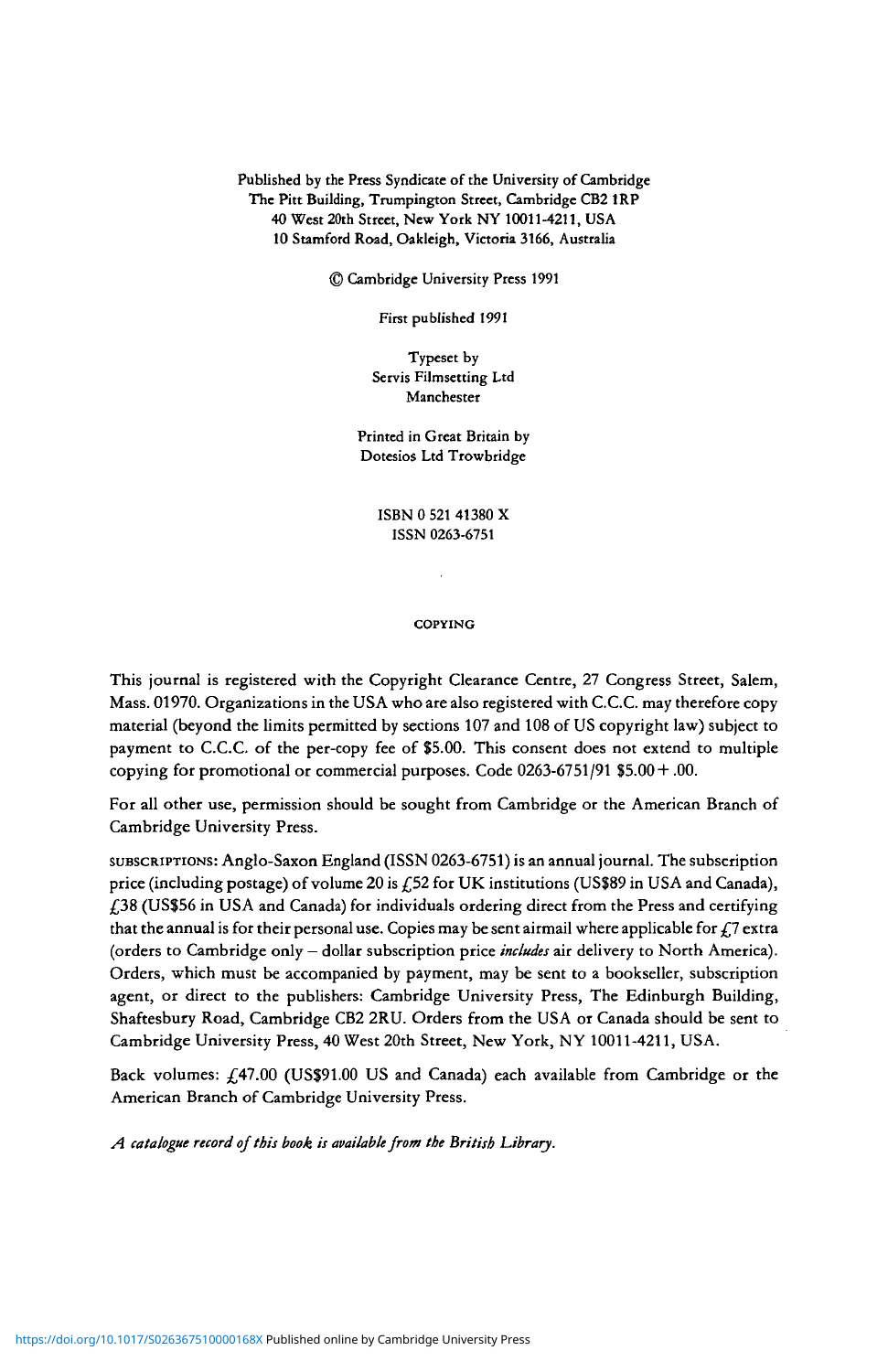### Contents

| List of illustrations                                                                                                                                                   | page vii |
|-------------------------------------------------------------------------------------------------------------------------------------------------------------------------|----------|
| Settlement mobility and the 'Middle Saxon Shift': rural<br>settlements and settlement patterns in Anglo-Saxon England<br>H.F. HAMEROW The University of Durham          | 1        |
|                                                                                                                                                                         |          |
| Adultery in early Anglo-Saxon society<br>THEODORE JOHN RIVERS Rego Park, New York                                                                                       | 19       |
| The Liudhard medalet                                                                                                                                                    | 27       |
| MARTIN WERNER Temple University, Philadelphia                                                                                                                           |          |
| The Werden 'Heptateuch'                                                                                                                                                 | 43       |
| B.C. BARKER-BENFIELD The Bodleian Library, Oxford                                                                                                                       |          |
| The uncarpentered world of Old English poetry<br>EARL R. ANDERSON Cleveland State University                                                                            | 65       |
| The use of modal verbs in complex sentences: some developments<br>in the Old English period<br>HIROSHI OGAWA The University of Tokyo                                    | 81       |
| Anonymous polyphony and The Wanderer's textuality<br>CAROL BRAUN PASTERNACK The University of California at<br>Santa Barbara                                            | 99       |
| The geographic list of Solomon and Saturn II<br>KATHERINE O'BRIEN O'KEEFFE Texas A&M University                                                                         | 123      |
| Latin learning at Winchester in the early eleventh century: the<br>evidence of the Lambeth Psalter<br>PATRICK P. O'NEILL University of North Carolina at Chapel<br>Hill | 143      |
| Poetic language and the Paris Psalter: the decay of the Old<br>English tradition<br>M.S. GRIFFITH New College, Oxford                                                   | 167      |

 $\mathbf{v}$